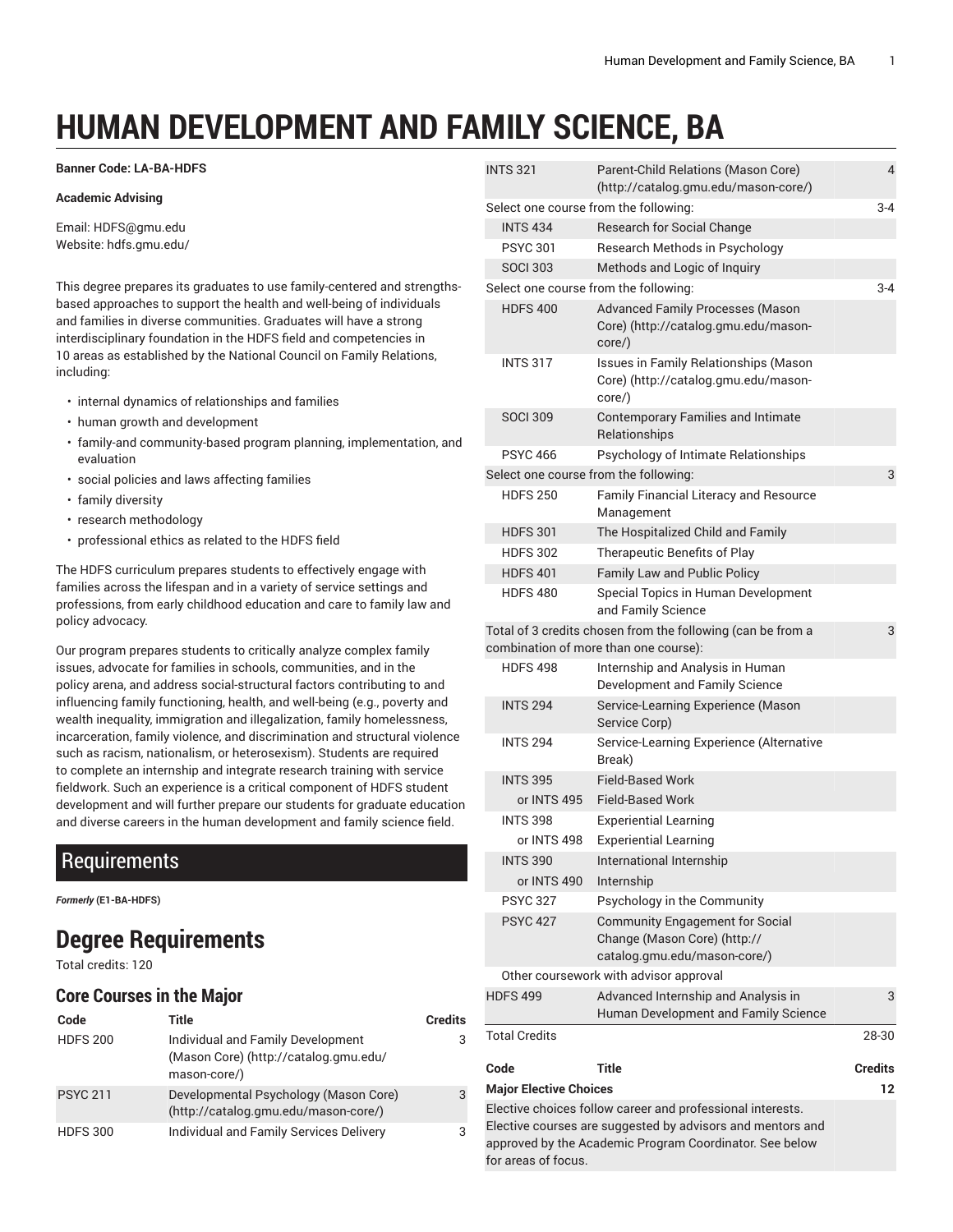| Families and Individuals Across the Life Span   |                                                                                 | <b>INTS 405</b>        | Women and Leadership                                                           |
|-------------------------------------------------|---------------------------------------------------------------------------------|------------------------|--------------------------------------------------------------------------------|
| <b>BIOL 124</b><br>Human Anatomy and Physiology |                                                                                 | <b>INTS 410</b>        | Contemporary Health: Intersections in                                          |
| <b>COMM 334</b>                                 | Family and Health Communication                                                 |                        | Science and Society (Mason Core) (http://                                      |
| <b>CRIM 302</b>                                 | Delinquency and the Juvenile Justice                                            |                        | catalog.gmu.edu/mason-core/)                                                   |
| <b>CRIM 405</b>                                 | System<br>Law and Justice around the World (Mason                               | <b>INTS 436</b>        | Social Justice Education (Mason Core)<br>(http://catalog.gmu.edu/mason-core/)  |
|                                                 | Core) (http://catalog.gmu.edu/mason-                                            | <b>INTS 440</b>        | Death, Dying, and Decision Making                                              |
|                                                 | core/)                                                                          | <b>NUTR 295</b>        | Introduction to Nutrition (Mason Core)<br>(http://catalog.gmu.edu/mason-core/) |
| <b>ECED 402</b>                                 | Foundations of Language and Literacy for                                        |                        |                                                                                |
|                                                 | Diverse Prekindergarten and Kindergarten<br>Learners                            | <b>PSYC 231</b>        | Social Psychology (Mason Core) (http://<br>catalog.gmu.edu/mason-core/)        |
| <b>ECED 403</b>                                 | Inclusive Curriculum for Young Learners:                                        | <b>PSYC 304</b>        | Principles of Learning                                                         |
|                                                 | Planning Instruction and Guidance                                               | <b>PSYC 313</b>        | Child Development                                                              |
| <b>ECED 405</b>                                 | Introduction to Early Childhood Special                                         | <b>PSYC 314</b>        | Adolescent Development                                                         |
|                                                 | Education                                                                       | <b>PSYC 317</b>        | <b>Cognitive Psychology</b>                                                    |
| <b>ECED 406</b>                                 | Medical and Developmental Aspects of<br>Disabilities of Diverse Young Learners  | <b>PSYC 362</b>        | Psychology of Gender                                                           |
| <b>ECED 422</b>                                 | Developing Language, Literacy, and<br>Communication of Diverse Infants and      | <b>PSYC 379</b>        | Applied Cross-Cultural Psychology<br>(Mason Core) (http://catalog.gmu.edu/     |
|                                                 | <b>Toddlers</b>                                                                 |                        | mason-core/)                                                                   |
| <b>ECED 423</b>                                 | Early Intervention for Infants Toddlers                                         | <b>PSYC 414</b>        | <b>Behavior Disorders of Childhood</b>                                         |
|                                                 | with Disabilities: Collaborative                                                | <b>PSYC 415</b>        | Psychological Factors in Aging                                                 |
|                                                 | <b>Consultative Approaches</b>                                                  | <b>PSYC 418</b>        | Death, Dying, and Grieving                                                     |
| <b>EDUC 203</b>                                 | Disability in American Culture (Mason                                           | <b>PSYC 466</b>        | Psychology of Intimate Relationships                                           |
|                                                 | Core) (http://catalog.gmu.edu/mason-                                            | <b>SOCI 302</b>        | Sociology of Delinquency                                                       |
|                                                 | core/)                                                                          | <b>SOCI 308</b>        | Race and Ethnicity in a Changing World                                         |
| <b>ELED 258</b>                                 | Children's Literature for Teaching in<br>Diverse Settings (Mason Core) (http:// |                        | (Mason Core) (http://catalog.gmu.edu/<br>mason-core/)                          |
|                                                 | catalog.gmu.edu/mason-core/)                                                    | <b>SOCI 309</b>        | <b>Contemporary Families and Intimate</b>                                      |
| <b>GCH 480</b>                                  | Health Maintenance and Health Aspects                                           |                        | Relationships                                                                  |
|                                                 | of Aging                                                                        | <b>SOCI 310</b>        | Sociology of Deviance                                                          |
| <b>HAP 301</b>                                  | Health Care Delivery in the United States                                       | <b>SOCI 315</b>        | <b>Contemporary Gender Relations (Mason</b>                                    |
| <b>HAP 403</b>                                  | Assisted Living/Senior Housing<br>Management and Philosophy                     |                        | Core) (http://catalog.gmu.edu/mason-<br>$core$ )                               |
| <b>HAP 445</b>                                  | Introduction to Health Services Research                                        | <b>SOCI 360</b>        | Youth Culture and Society (Mason Core)                                         |
| <b>HDFS 301</b>                                 | The Hospitalized Child and Family                                               |                        | (http://catalog.gmu.edu/mason-core/)                                           |
| <b>HEAL 220</b>                                 | Dimensions of Mental Health                                                     | <b>SOCI 390</b>        | Sociology of Health, Illness, and Disability                                   |
| <b>HEAL 310</b>                                 | Drugs and Health                                                                | <b>SOCW 415</b>        | Child and Family Welfare                                                       |
| <b>HEAL 327</b>                                 | Women's Health                                                                  | <b>SOCW 435</b>        | Introduction to Gerontology                                                    |
| <b>HEAL 331</b>                                 | Men's Health                                                                    | <b>WMST 300</b>        | Current Issues in Women and Gender                                             |
| <b>HEAL 351</b>                                 | Relationship Health                                                             |                        | Studies                                                                        |
| <b>HEAL 372</b>                                 | <b>Health Communication</b>                                                     | <b>WMST 307</b>        | <b>Women and Work</b>                                                          |
| <b>HHS 432</b>                                  | <b>Healthy Aging</b>                                                            | <b>Family Advocacy</b> |                                                                                |
| <b>INTS 310</b>                                 | Violence and Gender                                                             | <b>COMM 334</b>        | Family and Health Communication                                                |
| <b>INTS 312</b>                                 | Images and Experiences of Childhood:                                            | <b>EDUC 203</b>        | Disability in American Culture (Mason                                          |
|                                                 | Social Construct, Literature, and Film                                          |                        | Core) (http://catalog.gmu.edu/mason-<br>core/)                                 |
| <b>INTS 314</b>                                 | Conflict, Trauma and Healing                                                    | <b>GCH 300</b>         | Introduction to Public Health                                                  |
| <b>INTS 316</b>                                 | Introduction to Childhood Studies (Mason                                        | <b>GCH 310</b>         | <b>Health Behavior Theories</b>                                                |
|                                                 | Core) (http://catalog.gmu.edu/mason-<br>core/)                                  | <b>GCH 332</b>         | <b>Health and Disease</b>                                                      |
| <b>INTS 317</b>                                 | Issues in Family Relationships (Mason                                           | <b>GCH 350</b>         | <b>Health Promotion and Education</b>                                          |
|                                                 | Core) (http://catalog.gmu.edu/mason-                                            | <b>GCH 445</b>         | Social Determinants of Health                                                  |
|                                                 | core/)                                                                          | <b>HAP 301</b>         | Health Care Delivery in the United States                                      |
| <b>INTS 319</b>                                 | Contemporary Youth Studies (Mason                                               | <b>HAP 445</b>         | Introduction to Health Services Research                                       |
|                                                 | Core) (http://catalog.gmu.edu/mason-                                            | <b>HEAL 110</b>        | Personal Health                                                                |
|                                                 | core/)                                                                          | <b>HEAL 220</b>        | Dimensions of Mental Health                                                    |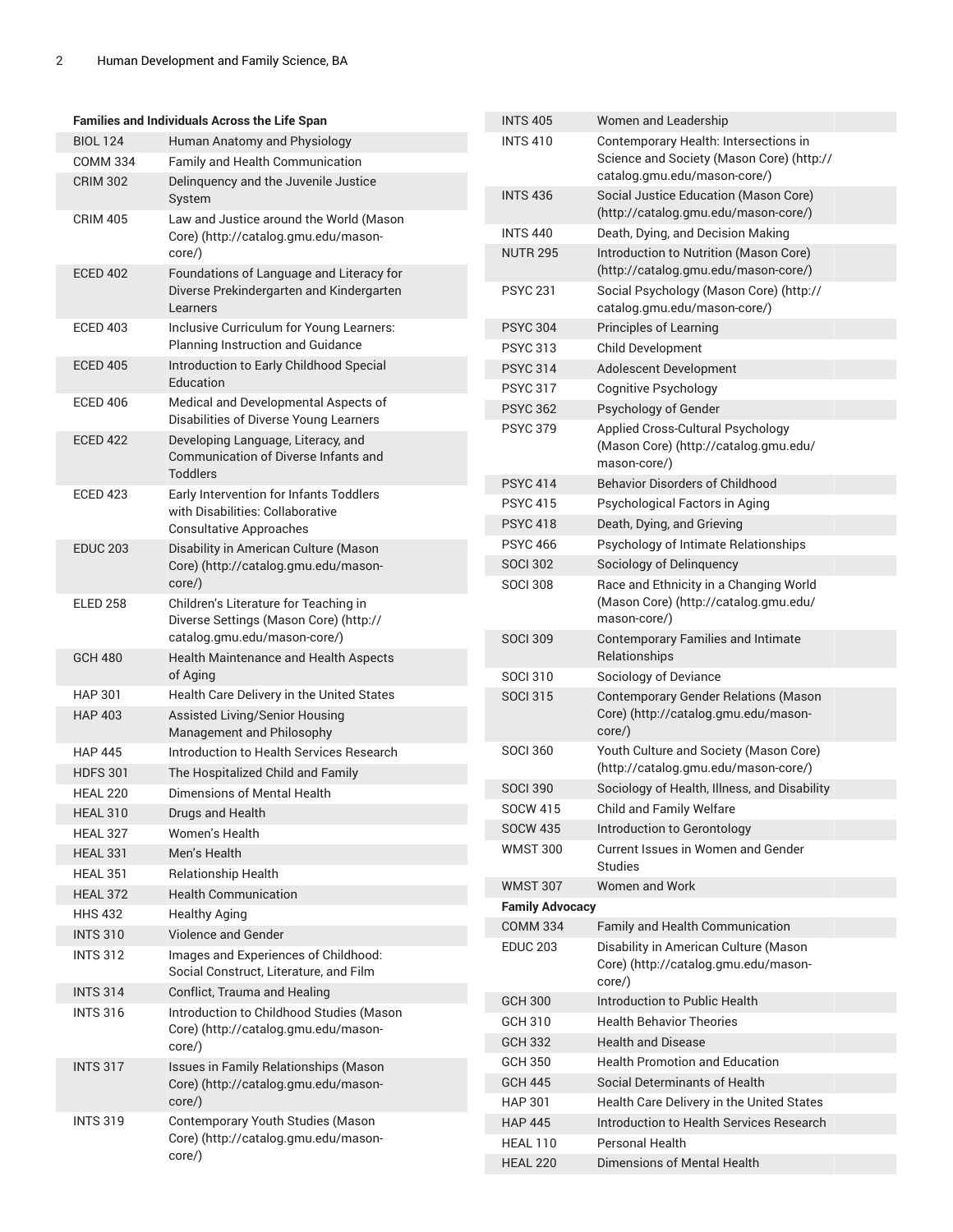| <b>HEAL 230</b>            | Introduction to Health Behavior (Mason<br>Core) (http://catalog.gmu.edu/mason-<br>core/)                           |
|----------------------------|--------------------------------------------------------------------------------------------------------------------|
| <b>HEAL 310</b>            | Drugs and Health                                                                                                   |
| <b>HEAL 325</b>            | <b>Human Sexuality</b>                                                                                             |
| <b>HEAL 327</b>            | Women's Health                                                                                                     |
| <b>HEAL 331</b>            | Men's Health                                                                                                       |
| <b>HEAL 351</b>            | <b>Relationship Health</b>                                                                                         |
| <b>HEAL 372</b>            | <b>Health Communication</b>                                                                                        |
| <b>INTS 314</b>            | Conflict, Trauma and Healing                                                                                       |
| <b>INTS 317</b>            | Issues in Family Relationships (Mason<br>Core) (http://catalog.gmu.edu/mason-<br>core/)                            |
| <b>INTS 410</b>            | Contemporary Health: Intersections in<br>Science and Society (Mason Core) (http://<br>catalog.gmu.edu/mason-core/) |
| <b>INTS 440</b>            | Death, Dying, and Decision Making                                                                                  |
| <b>NUTR 422</b>            | Nutrition throughout the Life Cycle                                                                                |
| <b>PSYC 379</b>            | Applied Cross-Cultural Psychology<br>(Mason Core) (http://catalog.gmu.edu/<br>mason-core/)                         |
| <b>PSYC 418</b>            | Death, Dying, and Grieving                                                                                         |
| <b>PSYC 466</b>            | Psychology of Intimate Relationships                                                                               |
| <b>SOCI 308</b>            | Race and Ethnicity in a Changing World<br>(Mason Core) (http://catalog.gmu.edu/<br>mason-core/)                    |
| <b>SOCI 309</b>            | <b>Contemporary Families and Intimate</b><br>Relationships                                                         |
| <b>SOCI 355</b>            | Social Inequality (Mason Core) (http://<br>catalog.gmu.edu/mason-core/)                                            |
| <b>SOCI 390</b>            | Sociology of Health, Illness, and Disability                                                                       |
| <b>WMST 300</b>            | Current Issues in Women and Gender<br><b>Studies</b>                                                               |
| <b>Research and Policy</b> |                                                                                                                    |
| <b>CRIM 220</b>            | Introduction to Law and Society                                                                                    |
| <b>CRIM 405</b>            | Law and Justice around the World (Mason<br>Core) (http://catalog.gmu.edu/mason-<br>core/)                          |
| GCH 376                    | Health Ethics, Leadership, and Advocacy                                                                            |
| GOVT 301                   | <b>Public Law and the Judicial Process</b>                                                                         |
| <b>GOVT 318</b>            | Interest Groups, Lobbying, and the<br><b>Political Process</b>                                                     |
| <b>GOVT 353</b>            | Social Entrepreneurship                                                                                            |
| <b>GOVT 364</b>            | <b>Public Policy Making</b>                                                                                        |
| GOVT 366                   | <b>Public Policy Analysis</b>                                                                                      |
| <b>GOVT 407</b>            | Law and Society                                                                                                    |
| <b>GOVT 414</b>            | Politics of Race and Gender                                                                                        |
| <b>GOVT 427</b>            | <b>Feminist Political Thought</b>                                                                                  |
| <b>GOVT 445</b>            | Human Rights                                                                                                       |
| <b>HAP 301</b>             | Health Care Delivery in the United States                                                                          |
| <b>HAP 312</b>             | <b>Healthcare Law</b>                                                                                              |
| <b>HAP 442</b>             | Introduction to Health Care Politics and<br>Policy                                                                 |
| <b>HAP 445</b>             | Introduction to Health Services Research                                                                           |

| <b>INTS 317</b> | Issues in Family Relationships (Mason<br>Core) (http://catalog.gmu.edu/mason-<br>$core$ )       |
|-----------------|-------------------------------------------------------------------------------------------------|
| <b>INTS 337</b> | Social Justice Consciousness and Action                                                         |
| <b>INTS 362</b> | Social Justice and Human Rights (Mason<br>Core) (http://catalog.gmu.edu/mason-<br>$core$ )      |
| <b>INTS 405</b> | Women and Leadership                                                                            |
| <b>PSYC 362</b> | Psychology of Gender                                                                            |
| <b>PSYC 379</b> | Applied Cross-Cultural Psychology<br>(Mason Core) (http://catalog.gmu.edu/<br>mason-core/)      |
| <b>PSYC 466</b> | Psychology of Intimate Relationships                                                            |
| <b>SOCI 308</b> | Race and Ethnicity in a Changing World<br>(Mason Core) (http://catalog.gmu.edu/<br>mason-core/) |
| <b>SOCI 309</b> | <b>Contemporary Families and Intimate</b><br>Relationships                                      |
| <b>SOCI 312</b> | <b>Oualitative Research Methods</b>                                                             |
| <b>SOCI 315</b> | <b>Contemporary Gender Relations (Mason</b><br>Core) (http://catalog.gmu.edu/mason-<br>$core$ ) |
| <b>SOCI 355</b> | Social Inequality (Mason Core) (http://<br>catalog.gmu.edu/mason-core/)                         |
| <b>SOCW 380</b> | <b>Changing Social Policies and Systems</b>                                                     |
| <b>SOCW 400</b> | Legal and Ethical Issues in Human<br>Services                                                   |
| <b>STAT 250</b> | Introductory Statistics I (Mason Core)<br>(http://catalog.gmu.edu/mason-core/)                  |
| <b>STAT 350</b> | <b>Introductory Statistics II</b>                                                               |

#### **Writing Intensive Requirement**

The university requires all students to complete at least one courses designated "writing intensive" in their majors at the 300 level or above. Students majoring in human development and family science may fulfill this requirement by successfully completing INTS 321 Parent-Child Relations [\(Mason](http://catalog.gmu.edu/mason-core/) Core) [\(http://catalog.gmu.edu/mason-core/](http://catalog.gmu.edu/mason-core/)).

#### **Upper Level Requirement**

Students seeking a bachelor's degree must apply at least 45 credits of upper-level courses (numbered 300 or above) toward graduation requirements.

#### **Additional Electives**

Any remaining credits may be completed with elective courses to bring the degree total to 120.

### **College Level Requirements for the BA Degree**

In addition to the [Mason](http://catalog.gmu.edu/mason-core/) Core [\(http://catalog.gmu.edu/mason](http://catalog.gmu.edu/mason-core/)[core/](http://catalog.gmu.edu/mason-core/)) program, students pursuing a BA degree must complete the coursework below. Except where expressly prohibited, a course used to fulfill a college level requirement may also be used simultaneously to satisfy other requirements ([Mason](http://catalog.gmu.edu/mason-core/) Core [\(http://catalog.gmu.edu/mason](http://catalog.gmu.edu/mason-core/)[core/](http://catalog.gmu.edu/mason-core/)) requirements or requirements for the major).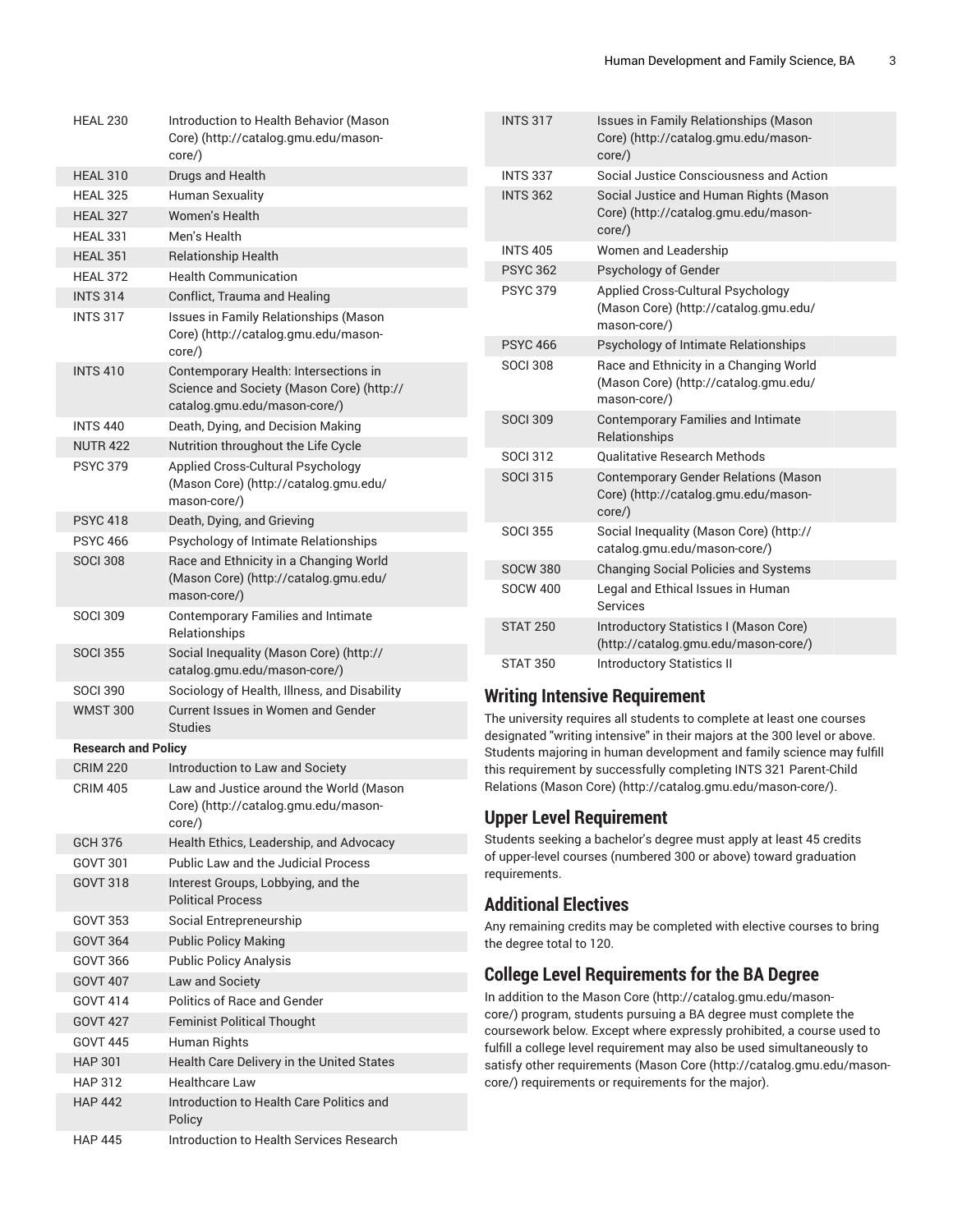| <b>Philosophy or Religious Studies</b><br>Code | Title                                                                                                                                                                                                         | <b>Credits</b> | 1                                       | The two courses used to fulfill the combined college and Mason Core<br>(http://catalog.gmu.edu/mason-core/) requirements must be from                                                                                |                |
|------------------------------------------------|---------------------------------------------------------------------------------------------------------------------------------------------------------------------------------------------------------------|----------------|-----------------------------------------|----------------------------------------------------------------------------------------------------------------------------------------------------------------------------------------------------------------------|----------------|
|                                                | Select 3 credits from the following:                                                                                                                                                                          | 3              | $\overline{2}$                          | different disciplines in the social and behavioral sciences.                                                                                                                                                         |                |
|                                                | PHIL (http://catalog.gmu.edu/courses/phil/)                                                                                                                                                                   |                |                                         | HIST 100 and HIST 125 may not be used to fulfill this requirement.                                                                                                                                                   |                |
|                                                | RELI (http://catalog.gmu.edu/courses/reli/)                                                                                                                                                                   |                | <b>Foreign Language</b>                 |                                                                                                                                                                                                                      |                |
| 1<br>requirement:                              | Note that the following courses may not be used to fulfill this<br>• PHIL 323 Classical Western Political Theory                                                                                              |                | Code<br>by: $1$                         | <b>Title</b><br>Intermediate-level proficiency in one foreign language, fulfilled                                                                                                                                    | <b>Credits</b> |
|                                                | • PHIL 324 Modern Western Political Theory<br>• PHIL 327 Contemporary Western Political Theory<br>• PHIL 393 Humanities College to Career<br>• PHIL 460 Senior Seminar in Philosophy, Politics, and Economics |                |                                         | Completing 3 credits in a foreign language numbered 202<br>(or higher level courses taught in the language) (http://<br>catalog.gmu.edu/colleges-schools/humanities-social-<br>sciences/modern-classical-languages/) |                |
|                                                | Additionally, PHIL 253, RELI 235, RELI 333, and RELI 339 cannot<br>be used to fulfill both the philosophy/religious studies requirement                                                                       |                | proficiency test                        | Or achieving a satisfactory score on an approved                                                                                                                                                                     |                |
|                                                | and the Mason Core literature (http://catalog.gmu.edu/mason-core/                                                                                                                                             |                |                                         | Or completing the following ASL three course sequence:                                                                                                                                                               |                |
| #literature) requirement.                      |                                                                                                                                                                                                               |                | <b>EDSE 115</b>                         | American Sign Language (ASL) I                                                                                                                                                                                       |                |
| <b>Social and Behavioral Sciences</b>          |                                                                                                                                                                                                               |                | <b>EDSE 116</b>                         | American Sign Language (ASL) II                                                                                                                                                                                      |                |
| Code                                           | <b>Title</b>                                                                                                                                                                                                  | <b>Credits</b> | <b>EDSE 219</b>                         | American Sign Language (ASL) III                                                                                                                                                                                     |                |
| sciences requirement) <sup>1</sup>             | Select 3 credits of social and behavioral sciences from the<br>following (additional to the Mason Core social and behavioral                                                                                  | 3              | 1                                       | Students who are already proficient in a second language may be<br>eligible for a waiver of this requirement. Additional information on<br>waivers can be found at the Office of Undergraduate Academic              |                |
|                                                | ANTH (http://catalog.gmu.edu/courses/anth/)                                                                                                                                                                   |                |                                         | Affairs (http://chssundergrad.gmu.edu/).                                                                                                                                                                             |                |
|                                                | CRIM (http://catalog.gmu.edu/courses/crim/)                                                                                                                                                                   |                | <b>Non-Western Culture</b>              |                                                                                                                                                                                                                      |                |
|                                                | ECON (http://catalog.gmu.edu/courses/econ/)                                                                                                                                                                   |                |                                         | Select 3 credits of an approved course in the study of a non-                                                                                                                                                        |                |
|                                                | GOVT (http://catalog.gmu.edu/courses/govt/)                                                                                                                                                                   |                |                                         | Western culture (additional to the Mason Core requirement in global                                                                                                                                                  |                |
|                                                | HIST (http://catalog.gmu.edu/courses/hist/) <sup>2</sup>                                                                                                                                                      |                | understanding)                          |                                                                                                                                                                                                                      |                |
|                                                | LING (http://catalog.gmu.edu/courses/ling/)                                                                                                                                                                   |                | Code                                    | <b>Title</b>                                                                                                                                                                                                         | <b>Credits</b> |
|                                                | PSYC (http://catalog.gmu.edu/courses/psyc/)<br>SOCI (http://catalog.gmu.edu/courses/soci/)                                                                                                                    |                |                                         | Select 3 credits (additional to Mason Core Global                                                                                                                                                                    |                |
|                                                | Or choose from the following GGS courses:                                                                                                                                                                     |                | Understanding requirement) <sup>1</sup> |                                                                                                                                                                                                                      |                |
| GGS 101                                        | Major World Regions (Mason Core)<br>(http://catalog.gmu.edu/mason-core/)                                                                                                                                      |                | <b>ANTH 114</b>                         | Introduction to Cultural Anthropology<br>(Mason Core) (http://catalog.gmu.edu/<br>mason-core/)                                                                                                                       | 3              |
| GGS 103                                        | Human Geography (Mason Core) (http://<br>catalog.gmu.edu/mason-core/)                                                                                                                                         |                | <b>ANTH 300</b>                         | Civilizations                                                                                                                                                                                                        | 3              |
| GGS 110                                        | Introduction to Geoinformation<br>Technologies                                                                                                                                                                |                | <b>ANTH 302</b>                         | Peoples and Cultures of Latin America<br>(Mason Core) (http://catalog.gmu.edu/<br>mason-core/)                                                                                                                       | 3              |
| <b>GGS 301</b>                                 | Political Geography (Mason Core) (http://<br>catalog.gmu.edu/mason-core/)                                                                                                                                     |                | <b>ANTH 307</b>                         | Ancient Mesoamerica (Mason Core)<br>(http://catalog.gmu.edu/mason-core/)                                                                                                                                             | 3              |
| GGS 303                                        | Geography of Resource Conservation<br>(Mason Core) (http://catalog.gmu.edu/<br>mason-core/)                                                                                                                   |                | <b>ANTH 308</b>                         | Peoples and Cultures of the Middle East<br>(Mason Core) (http://catalog.gmu.edu/<br>mason-core/)                                                                                                                     | 3              |
| <b>GGS 304</b>                                 | Population Geography (Mason Core)<br>(http://catalog.gmu.edu/mason-core/)                                                                                                                                     |                | <b>ANTH 309</b>                         | Peoples and Cultures of India (Mason<br>Core) (http://catalog.gmu.edu/mason-                                                                                                                                         | 3              |
| GGS 305                                        | Economic Geography                                                                                                                                                                                            |                |                                         | $core$ )                                                                                                                                                                                                             |                |
| GGS 306                                        | Urban Geography                                                                                                                                                                                               |                | <b>ANTH 313</b>                         | Myth, Magic, and Mind (Mason Core)                                                                                                                                                                                   | 3              |
| GGS 315                                        | Geography of the United States                                                                                                                                                                                |                |                                         | (http://catalog.gmu.edu/mason-core/)                                                                                                                                                                                 |                |
| GGS 316                                        | Geography of Latin America                                                                                                                                                                                    |                | <b>ANTH 314</b>                         | Zombies                                                                                                                                                                                                              | 3              |
| GGS 320                                        | Geography of Europe                                                                                                                                                                                           |                | <b>ANTH 317</b>                         | <b>East Asian Cultures</b>                                                                                                                                                                                           | 3              |
| GGS 325                                        | Geography of North Africa and the Middle<br>East                                                                                                                                                              |                | <b>ANTH 330</b>                         | Peoples and Cultures of Selected<br>Regions: Non-Western                                                                                                                                                             | 3              |
| GGS 326                                        | Geography of Eastern Europe and Russia                                                                                                                                                                        |                | <b>ANTH 332</b>                         | Cross-Cultural Perspectives on                                                                                                                                                                                       | 3              |
| <b>GGS 357</b>                                 | <b>Urban Planning</b>                                                                                                                                                                                         |                |                                         | Globalization (Mason Core) (http://<br>catalog.gmu.edu/mason-core/)                                                                                                                                                  |                |
| <b>GGS 380</b>                                 | Geography of Virginia                                                                                                                                                                                         |                |                                         |                                                                                                                                                                                                                      |                |

ANTH 381 Medical Anthropology 3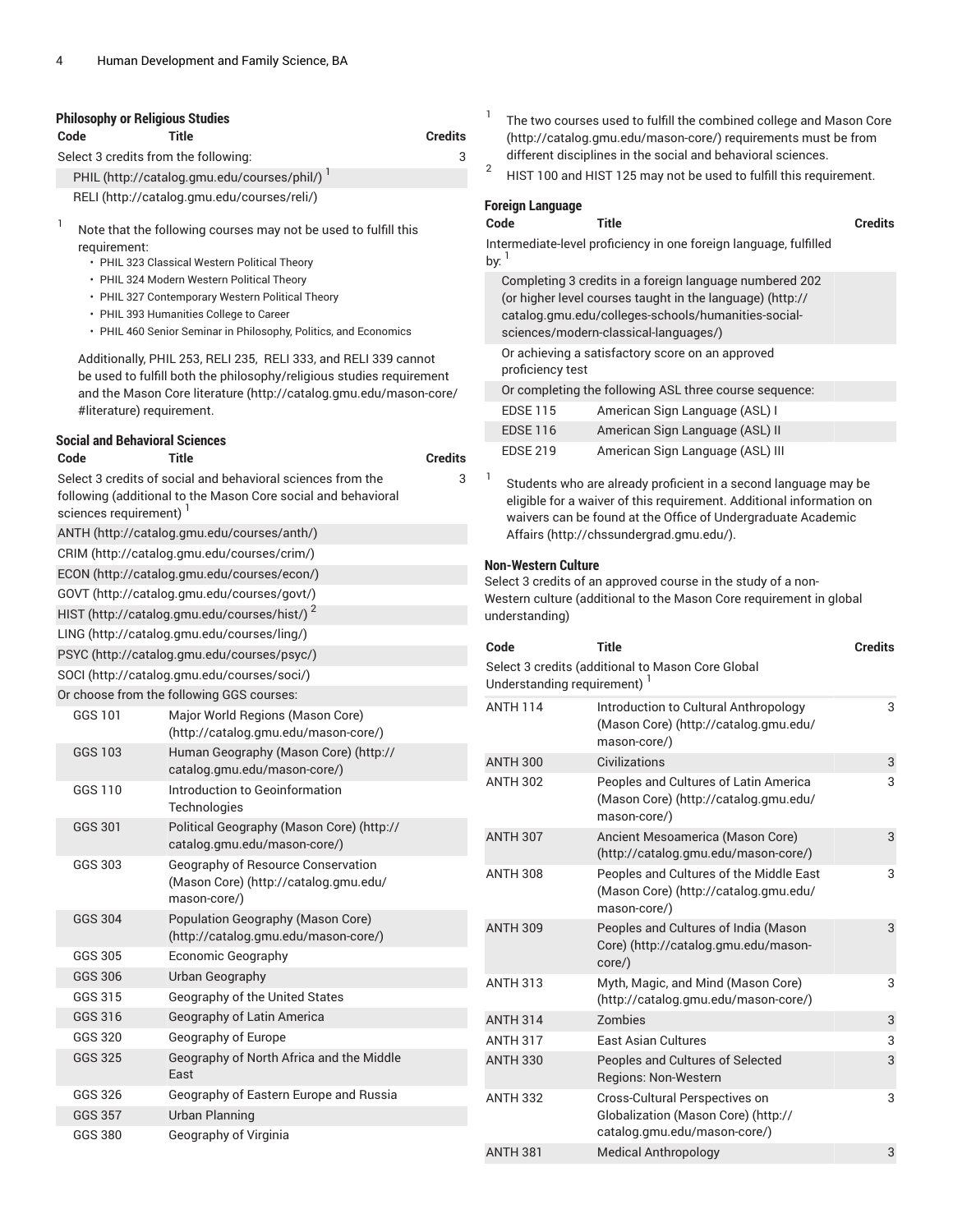| <b>ANTH 396</b> | <b>Issues in Anthropology: Social Sciences</b><br>(Mason Core) (http://catalog.gmu.edu/<br>mason-core/) | 3 |
|-----------------|---------------------------------------------------------------------------------------------------------|---|
| <b>ARAB 360</b> | Topics in Arabic Cultural Production                                                                    | 3 |
| ARAB 420        | Survey of Arabic Literature                                                                             | 3 |
| <b>ARAB 440</b> | Topics in Arabic Religious Thought<br>and Texts (Mason Core) (http://<br>catalog.gmu.edu/mason-core/)   | 3 |
| <b>ARTH 203</b> | Survey of Asian Art (Mason Core) (http://<br>catalog.gmu.edu/mason-core/)                               | 3 |
| <b>ARTH 204</b> | Survey of Latin American Art (Mason<br>Core) (http://catalog.gmu.edu/mason-<br>core/)                   | 3 |
| <b>ARTH 206</b> | Survey of African Art (Mason Core)<br>(http://catalog.gmu.edu/mason-core/)                              | 3 |
| <b>ARTH 318</b> | Art and Archaeology of Ancient Egypt                                                                    | 3 |
| <b>ARTH 319</b> | Art and Archaeology of the Ancient<br>Near East (Mason Core) (http://<br>catalog.gmu.edu/mason-core/)   | 3 |
| <b>ARTH 320</b> | Art of the Islamic World (Mason Core)<br>(http://catalog.gmu.edu/mason-core/)                           | 3 |
| <b>ARTH 382</b> | Arts of India (Mason Core) (http://<br>catalog.gmu.edu/mason-core/)                                     | 3 |
| <b>ARTH 383</b> | Arts of Southeast Asia (Mason Core)<br>(http://catalog.gmu.edu/mason-core/)                             | 3 |
| ARTH 384        | Arts of China (Mason Core) (http://<br>catalog.gmu.edu/mason-core/)                                     | 3 |
| <b>ARTH 385</b> | Arts of Japan (Mason Core) (http://<br>catalog.gmu.edu/mason-core/)                                     | 3 |
| ARTH 386        | The Silk Road (Mason Core) (http://<br>catalog.gmu.edu/mason-core/)                                     | 3 |
| <b>ARTH 482</b> | RS: Advanced Studies in Asian Art                                                                       | 3 |
| <b>CHIN 318</b> | Introduction to Classical Chinese (Mason<br>Core) (http://catalog.gmu.edu/mason-<br>core/)              | 3 |
| <b>CHIN 320</b> | Contemporary Chinese Film                                                                               | 3 |
| <b>CHIN 325</b> | Major Chinese Writers (Mason Core)<br>(http://catalog.gmu.edu/mason-core/)                              | 3 |
| <b>CHIN 470</b> | Special Topics in Chinese Studies                                                                       | 3 |
| <b>DANC 118</b> | Global Dance Perspectives I (Mason Core)<br>(http://catalog.gmu.edu/mason-core/)                        | 3 |
| <b>ECON 361</b> | Economic Development of Latin America<br>(Mason Core) (http://catalog.gmu.edu/<br>mason-core/)          | 3 |
| <b>ECON 362</b> | African Economic Development (Mason<br>Core) (http://catalog.gmu.edu/mason-<br>core/)                   | 3 |
| <b>FREN 454</b> | Topics in Caribbean Francophone<br>Literature and Culture                                               | 3 |
| GGS 101         | Major World Regions (Mason Core)<br>(http://catalog.gmu.edu/mason-core/)                                | 3 |
| GGS 316         | Geography of Latin America                                                                              | 3 |
| GGS 317         | Geography of China (Mason Core) (http://<br>catalog.gmu.edu/mason-core/)                                | 3 |
| GGS 325         | Geography of North Africa and the Middle<br>East                                                        | 3 |

| GGS 399         | Select Topics in GGS                                                                                             | 3 |
|-----------------|------------------------------------------------------------------------------------------------------------------|---|
| <b>GOVT 328</b> | <b>Global Political Theory</b>                                                                                   | 3 |
| <b>GOVT 332</b> | Government and Politics of the Middle<br>East and North Africa                                                   | 3 |
| <b>GOVT 333</b> | <b>Government and Politics of Asia</b>                                                                           | 3 |
| <b>GOVT 338</b> | Government and Politics of Russia                                                                                | 3 |
| <b>GOVT 340</b> | <b>Central Asian Politics</b>                                                                                    | 3 |
| <b>GOVT 341</b> | <b>Chinese Foreign Policy</b>                                                                                    | 3 |
| <b>GOVT 345</b> | <b>Islam and Politics</b>                                                                                        | 3 |
| <b>GOVT 433</b> | Political Economy of East Asia                                                                                   | 3 |
| <b>HIST 251</b> | Survey of East Asian History (Mason<br>Core) (http://catalog.gmu.edu/mason-<br>core/)                            | 3 |
| <b>HIST 252</b> | Survey of East Asian History (Mason<br>Core) (http://catalog.gmu.edu/mason-<br>core/)                            | 3 |
| <b>HIST 261</b> | Survey of African History (Mason Core)<br>(http://catalog.gmu.edu/mason-core/)                                   | 3 |
| <b>HIST 262</b> | Survey of African History (Mason Core)<br>(http://catalog.gmu.edu/mason-core/)                                   | 3 |
| <b>HIST 271</b> | Survey of Latin American History (Mason<br>Core) (http://catalog.gmu.edu/mason-<br>core/)                        | 3 |
| <b>HIST 272</b> | Survey of Latin American History (Mason<br>Core) (http://catalog.gmu.edu/mason-<br>core/)                        | 3 |
| <b>HIST 281</b> | Survey of Middle Eastern Civilization<br>(Mason Core) (http://catalog.gmu.edu/<br>mason-core/)                   | 3 |
| <b>HIST 282</b> | Survey of Middle Eastern Civilization<br>(Mason Core) (http://catalog.gmu.edu/<br>mason-core/)                   | 3 |
| <b>HIST 326</b> | <b>Stalinism</b>                                                                                                 | 3 |
| <b>HIST 327</b> | The Soviet Union and Russia Since World<br>War II                                                                | 3 |
| <b>HIST 328</b> | Rise of Russia (Mason Core) (http://<br>catalog.gmu.edu/mason-core/)                                             | 3 |
| <b>HIST 329</b> | Modern Russia and the Soviet Union<br>(Mason Core) (http://catalog.gmu.edu/<br>mason-core/)                      | 3 |
| <b>HIST 353</b> | <b>History of Traditional China</b>                                                                              | 3 |
| <b>HIST 354</b> | Modern China (Mason Core) (http://<br>catalog.gmu.edu/mason-core/)                                               | 3 |
| <b>HIST 356</b> | Modern Japan (Mason Core) (http://<br>catalog.gmu.edu/mason-core/)                                               | 3 |
| <b>HIST 357</b> | Postwar Japan (Mason Core) (http://<br>catalog.gmu.edu/mason-core/)                                              | 3 |
| <b>HIST 358</b> | Post-1949 China (Mason Core) (http://<br>catalog.gmu.edu/mason-core/)                                            | 3 |
| <b>HIST 360</b> | History of South Africa (Mason Core)<br>(http://catalog.gmu.edu/mason-core/)                                     | 3 |
| <b>HIST 364</b> | <b>Revolution and Radical Politics in</b><br>Latin America (Mason Core) (http://<br>catalog.gmu.edu/mason-core/) | 3 |
|                 |                                                                                                                  |   |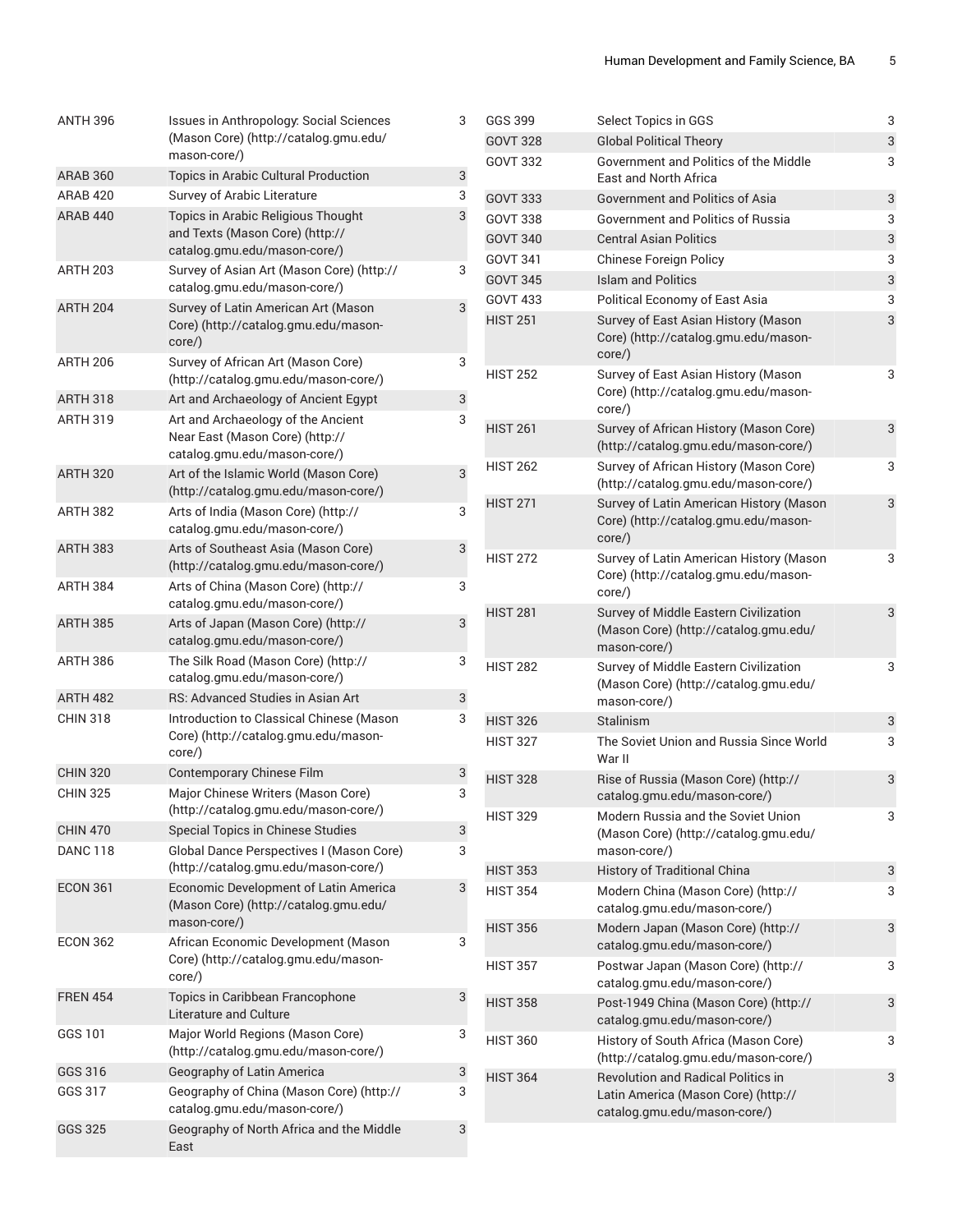| <b>HIST 365</b> | Conquest and Colonization in Latin<br>America (Mason Core) (http://<br>catalog.gmu.edu/mason-core/) | 3     |
|-----------------|-----------------------------------------------------------------------------------------------------|-------|
| <b>HIST 366</b> | <b>Comparative Slavery</b>                                                                          | 3     |
| <b>HIST 367</b> | History, Fiction, and Film in Latin America                                                         | 3     |
| <b>HIST 387</b> | Topics in Global History (Mason Core)<br>(http://catalog.gmu.edu/mason-core/)                       | $3-6$ |
| <b>HIST 461</b> | Arab-Israeli Conflict                                                                               | 3     |
| <b>HIST 462</b> | Women in Islamic Society (Mason Core)<br>(http://catalog.gmu.edu/mason-core/)                       | 3     |
| <b>HIST 465</b> | The Middle East in the 20th Century                                                                 | 3     |
| <b>JAPA 310</b> | Japanese Culture in a Global World<br>(Mason Core) (http://catalog.gmu.edu/<br>mason-core/)         | 3     |
| <b>JAPA 340</b> | Topics in Japanese Literature (Mason<br>Core) (http://catalog.gmu.edu/mason-<br>core/)              | 3     |
| <b>JAPA 380</b> | Japan in Motion                                                                                     | 3     |
| <b>KORE 300</b> | Korean Culture and Society                                                                          | 3     |
| <b>KORE 320</b> | Korean Popular Culture in a Global World                                                            | 3     |
| <b>KORE 385</b> | Introduction to Korean Linguistics                                                                  | 3     |
| <b>MUSI 103</b> | Musics of the World (Mason Core) (http://<br>catalog.gmu.edu/mason-core/)                           | 3     |
| <b>RELI 211</b> | Introduction to Religions of the "West"<br>(Mason Core) (http://catalog.gmu.edu/<br>mason-core/)    | 3     |
| <b>RELI 212</b> | Introduction to Religions of Asia (Mason<br>Core) (http://catalog.gmu.edu/mason-<br>core/)          | 3     |
| <b>RELI 272</b> | Islam                                                                                               | 3     |
| <b>RELI 312</b> | Islam                                                                                               | 3     |
| <b>RELI 313</b> | Hinduism (Mason Core) (http://<br>catalog.gmu.edu/mason-core/)                                      | 3     |
| <b>RELI 314</b> | <b>Chinese Philosophies and Religious</b><br>Traditions                                             | 3     |
| <b>RELI 315</b> | Buddhism (Mason Core) (http://<br>catalog.gmu.edu/mason-core/)                                      | 3     |
| <b>RELI 317</b> | Daoism                                                                                              | 3     |
| <b>RELI318</b>  | Korean Philosophy and Religions                                                                     | 3     |
| <b>RELI 338</b> | Qur'an and Hadith                                                                                   | 3     |
| <b>RELI 342</b> | <b>Comparative Study of Mysticism</b>                                                               | 3     |
| <b>RELI 344</b> | Muhammad: Life and Legacy                                                                           | 3     |
| <b>RELI 358</b> | Islamic Thought (Mason Core) (http://<br>catalog.gmu.edu/mason-core/)                               | 3     |
| <b>RELI 367</b> | Islamic Law, Society, and Ethics                                                                    | 3     |
| <b>RELI 368</b> | Islam, Democracy, and Human Rights                                                                  | 3     |
| <b>RELI 490</b> | Comparative Study of Religions (Mason<br>Core) (http://catalog.gmu.edu/mason-<br>$core$ )           | 3     |
| <b>RUSS 353</b> | Russian Civilization (Mason Core) (http://<br>catalog.gmu.edu/mason-core/)                          | 3     |
| <b>RUSS 354</b> | Contemporary Post-Soviet Life (Mason<br>Core) (http://catalog.gmu.edu/mason-<br>$core$ )            | 3     |

1 A course used to fulfill the Mason Core global [understanding \(http://](http://catalog.gmu.edu/mason-core/#global) [catalog.gmu.edu/mason-core/#global](http://catalog.gmu.edu/mason-core/#global)) requirement may not be simultaneously used to satisfy this college-level requirement. A course used to fulfill this requirement may be used simultaneously to fulfill any other requirements (Mason Core requirements, college-level requirements, or requirements for the major). Additional information on waivers can be found at the Office of [Undergraduate](http://chssundergrad.gmu.edu/) Academic [Affairs \(http://chssundergrad.gmu.edu/](http://chssundergrad.gmu.edu/)).

#### **Mason Core**

Some [Mason](http://catalog.gmu.edu/mason-core/) Core ([http://catalog.gmu.edu/mason-core/\)](http://catalog.gmu.edu/mason-core/) requirements may already be fulfilled by the major requirements listed above. Students are strongly encouraged to consult their advisors to ensure they fulfill all remaining [Mason](http://catalog.gmu.edu/mason-core/) Core [\(http://catalog.gmu.edu/mason-core/](http://catalog.gmu.edu/mason-core/)) requirements.

| Code                            | <b>Title</b>                                                                                                   | <b>Credits</b> |
|---------------------------------|----------------------------------------------------------------------------------------------------------------|----------------|
| <b>Foundation Requirements</b>  |                                                                                                                |                |
| mason-core/#written)            | Written Communication (ENGH 101) (http://catalog.gmu.edu/                                                      | 3              |
| #oral)                          | Oral Communication (http://catalog.gmu.edu/mason-core/                                                         | 3              |
| #quantitative)                  | Quantitative Reasoning (http://catalog.gmu.edu/mason-core/                                                     | 3              |
|                                 | Information Technology and Computing (http://<br>catalog.gmu.edu/mason-core/#information-technology)           | 3              |
| <b>Exploration Requirements</b> |                                                                                                                |                |
|                                 | Arts (http://catalog.gmu.edu/mason-core/#arts)                                                                 | 3              |
| #global)                        | Global Understanding (http://catalog.gmu.edu/mason-core/                                                       | 3              |
|                                 | Literature (http://catalog.gmu.edu/mason-core/#literature)                                                     | 3              |
| #natural-science)               | Natural Science (http://catalog.gmu.edu/mason-core/                                                            | $\overline{7}$ |
|                                 | Social and Behavioral Sciences (http://catalog.gmu.edu/<br>mason-core/#social-behavioral-science)              | 3              |
|                                 | Western Civilization/World History (http://catalog.gmu.edu/<br>mason-core/#western-civilization-world-history) | 3              |
| <b>Integration Requirements</b> |                                                                                                                |                |
|                                 | Written Communications (ENGH 302) (http://<br>catalog.gmu.edu/mason-core/#written)                             | 3              |
|                                 | Writing-Intensive (http://catalog.gmu.edu/mason-core/#wi) <sup>1</sup>                                         | 3              |
| #synthesis-capstone)            | Synthesis/Capstone (http://catalog.gmu.edu/mason-core/                                                         | 3              |
| <b>Total Credits</b>            |                                                                                                                | 40             |
|                                 |                                                                                                                |                |

<sup>1</sup> Most programs include the writing-intensive course designated for the major as part of the major requirements; this course is therefore not counted towards the total required for Mason Core.

<sup>2</sup> Minimum <sup>3</sup> credits required.

### Program Outcomes

### **Program Outcomes**

1. Culture and Diversity in Individuals, Families, and Communities - Practiced in the application of knowledge, theory, and research on diverse experiences of: